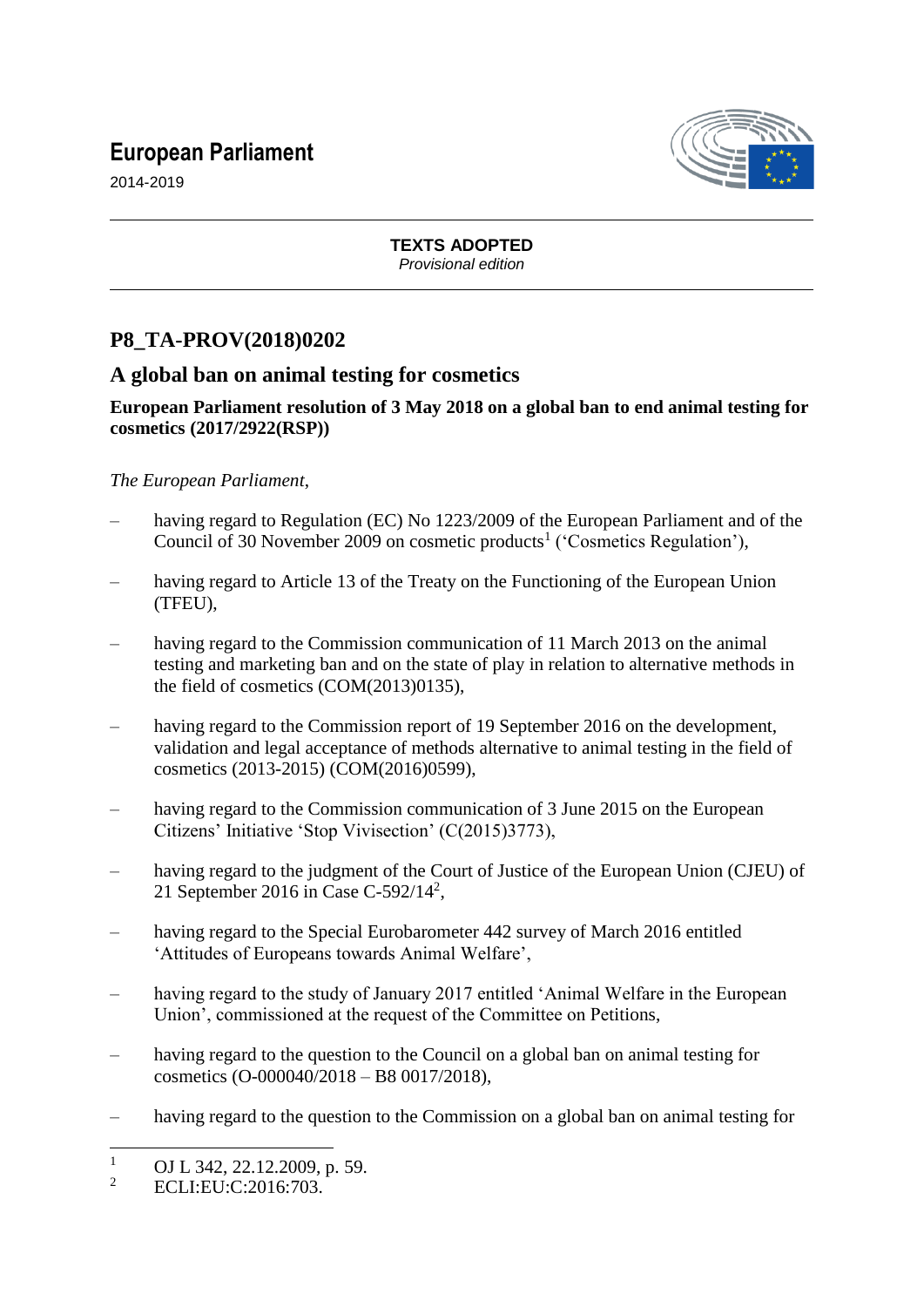cosmetics (O-000041/2017 – B8-0018/2018),

- having regard to the motion for a resolution of the Committee on the Environment, Public Health and Food Safety,
- having regard to Rules 128(5) and 123(2) of its Rules of Procedure,
- A. whereas the Cosmetics Regulation lays down the conditions for the marketing of cosmetic products and ingredients in the EU and aims to achieve an internal market for cosmetic products while ensuring a high level of human health protection;
- B. whereas Article 13 TFEU states that when formulating and implementing the Union's policies, in particular concerning its internal market, full regard should be paid to the welfare requirements of animals, since animals are sentient beings;
- C. whereas cosmetics are an integral part of EU citizens' everyday lives and cover a wide range of products, from make-up and deodorant to products for bathing, showering, sunbathing, hair, skin and nail care, shaving and oral hygiene;
- D. whereas the EU has undertaken to promote animal welfare while protecting human health and the environment;
- E. whereas to ensure the safety of cosmetics, Article 10 of the Cosmetics Regulation states that a safety assessment must be carried out and a safety report drawn up for every cosmetic product;
- F. whereas Article 11 of the Cosmetics Regulation requires a product information file to be maintained for every product placed on the market, to include data on any animal testing performed relating to the development or safety assessment of the cosmetic product or its ingredients;
- G. whereas animal testing of finished cosmetic products and cosmetic ingredients has been prohibited in the EU since September 2004 and March 2009 respectively ('testing ban');
- H. whereas the marketing of finished cosmetic products and cosmetic ingredients tested on animals has been prohibited in the EU since March 2009, with the exception of repeated-dose toxicity, reproductive toxicity and toxicokinetics; whereas for these specific complex health effects, the marketing ban has applied since March 2013, irrespective of the availability of alternative non-animal tests ('marketing ban');
- I. whereas most of the ingredients present in cosmetic products are also used in many other consumer and industrial products, such as pharmaceuticals, detergents and other chemicals, and food; whereas these ingredients may have been tested on animals under the relevant legal framework, such as the REACH Regulation<sup>1</sup>, where there was no alternative;
- J. whereas according to the Special Eurobarometer 442 survey of March 2016, 89 % of EU citizens agree that the EU should do more to promote a greater awareness of the importance of animal welfare internationally and 90 % of EU citizens agree that it is important to establish high animal welfare standards that are recognised across the

 $\mathbf{1}$ OJ L 396, 30.12.2006, p. 1.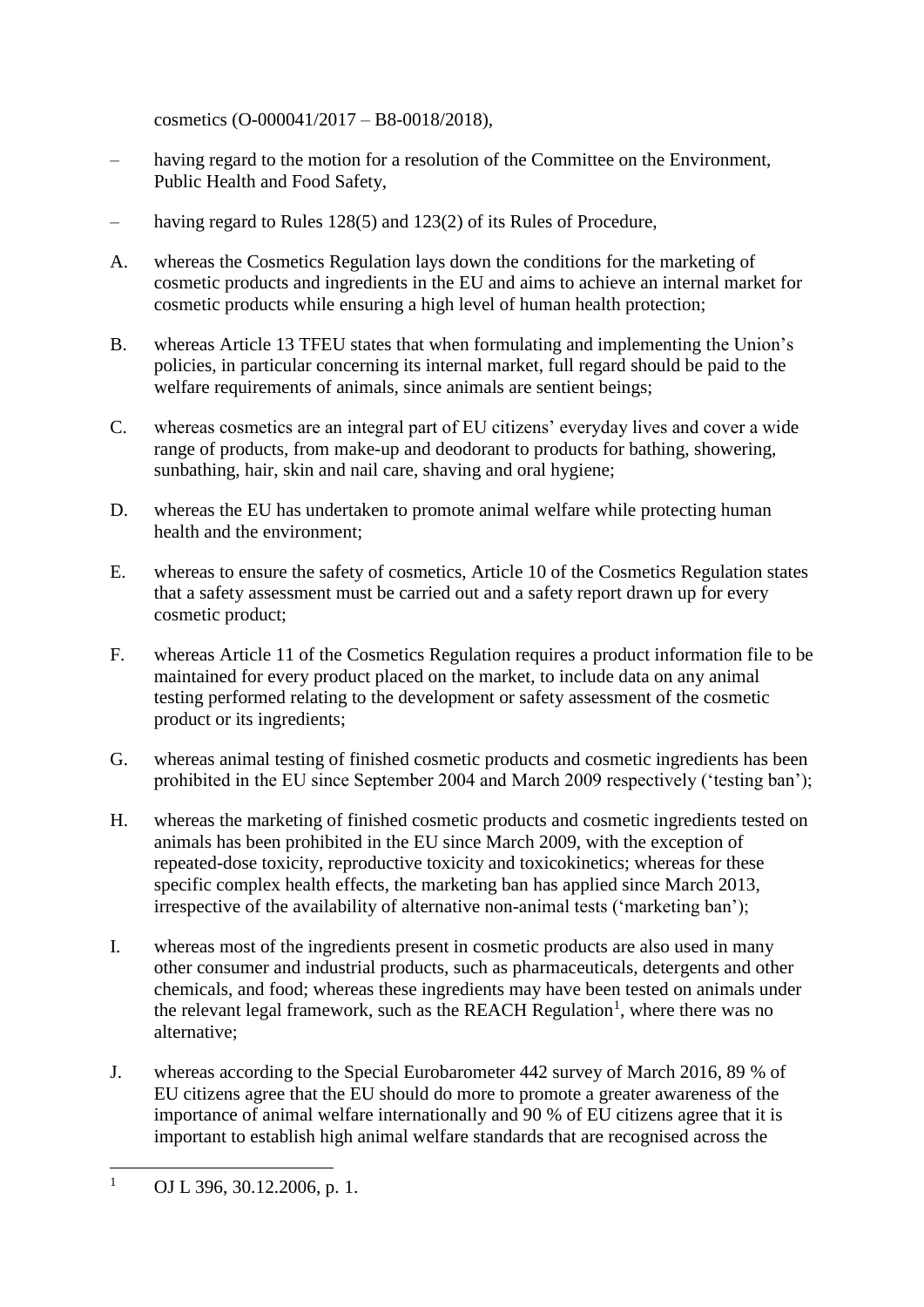world;

- K. whereas Parliament receives numerous petitions from citizens exercising their right under Articles 24 and 227 TFEU and Article 44 of the Charter of Fundamental Rights of the European Union, calling for an end to animal testing in Europe and worldwide and for the establishment of international animal welfare standards;
- L. whereas there is public demand for the adoption of a new legislative framework to eliminate animal testing progressively;
- M. whereas in its judgement of 21 September 2016 in Case C-592/14, the CJEU confirmed that the placing on the Union market of cosmetic products containing some ingredients that have been tested on animals outside the EU, in order to market those products in third countries, may be prohibited if the data resulting from that testing is used to prove the safety of the products concerned for the purposes of placing them on the EU market;
- N. whereas loopholes enable cosmetic products that have been tested on animals outside the EU to be placed on the EU market and the products to be re-tested in the EU using alternatives to animal testing, which is in breach of the spirit of the EU legislation;
- O. whereas the EU is a key player at the United Nations; whereas the EU institutions and the Member States must remain committed to a global order based on international law and multilateral cooperation;
- P. whereas the EU should do more to promote high animal welfare standards in its external relations;

### *Lessons from the landmark EU ban on animal testing for cosmetics*

- 1. Notes that Europe has a thriving and innovative cosmetics sector that provides around two million jobs, and is the largest market for cosmetics products in the world; stresses that the EU ban on animal testing has not jeopardised the sector's development;
- 2. Observes that in Europe the degree of compliance with the testing and marketing bans in place is very high; stresses, however, that a lack of complete and reliable documentation in the product information file with regard to cosmetics imported into the EU from third countries where animal testing is still required remains a serious issue that needs to be tackled as a matter of priority;
- 3. Believes that the EU's landmark ban on animal testing for cosmetics sent a strong signal to the world about the value it attaches to animal protection and has successfully shown that the phasing-out of animal testing for cosmetics is possible;
- 4. Recalls that a political choice has been made in Europe to implement the ban irrespective of the full availability of alternative methods to animal testing; believes that the European example shows that the absence of alternatives to animal testing for some endpoints is not an argument against placing a global ban on animal testing for cosmetics;
- 5. Reiterates that animal testing can no longer be justified for cosmetics and asks EU and national public authorities to uphold the public's opposition to cosmetics testing and support the advancement of innovative, humane testing methods;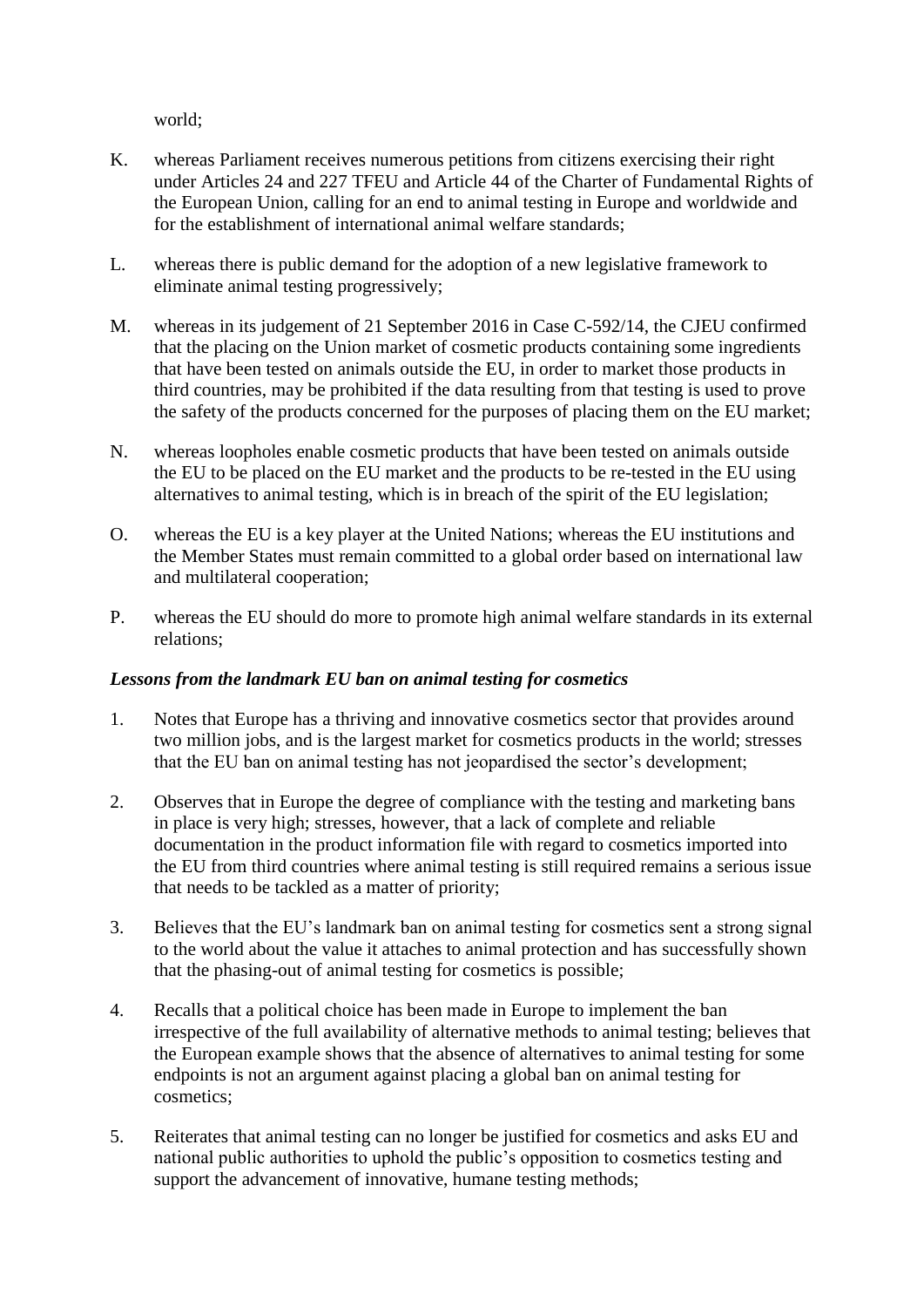6. Asks regulatory authorities and companies to set up a monitoring system open to regular, independent audits to ensure industry suppliers comply with a full ban;

# *Impact of the ban on the development of alternative methods*

- 7. Recalls that the animal testing ban has led to increased research efforts to develop alternative testing methods, with effects going far beyond the cosmetics sector; notes that significant progress has also been made on the validation and regulatory acceptance of alternative methods;
- 8. Calls on the Commission, the Council and the Member States to make sufficient medium- to long-term funding available for the fast development, validation and introduction of alternative testing methods for the full replacement of animal testing for key toxicological endpoints such as carcinogenicity, reproduction toxicity and repeated dose toxicity<sup>1</sup>;
- 9. Stresses the need for a sustained training and education effort to ensure proper knowledge of alternatives and processes in laboratories and among competent authorities;
- 10. Points out that academic institutions have an important role to play in terms of promoting alternatives to animal testing in scientific disciplines and disseminating new knowledge and practices, which are available but not always widely used;
- 11. Highlights the need to work within international structures in order to expedite the validation and acceptance of alternative methods and provide third countries, in which scientists may be unaware of alternative methods and testing facilities may lack the necessary research infrastructure, with knowledge transfer and financial support;
- 12. Points out that the EU has promoted international collaboration on alternative methods under the European Partnership for Alternative Approaches to Animal Testing (EPAA) and has been involved in a number of other relevant international processes, such as the International Cooperation on Cosmetics Regulation (ICCR) and the International Cooperation on Alternative Test Methods (ICATM); notes that such cooperation is crucial;

### *International situation*

- 13. Highlights that Guatemala, Iceland, India, Israel, New Zealand, Norway, Serbia, Switzerland and Turkey have cosmetics animal testing bans in place; notes that other countries, such as South Korea and Australia, have made significant progress towards such a ban;
- 14. Notes that despite some notable legislative advances around the world, around 80 % of the world's countries still allow animal testing and the marketing of cosmetics tested on animals;

### *Establishing a global ban on animal testing for cosmetics*

 $\overline{a}$ <sup>1</sup> Scientific Committee on Consumer Safety, Notes of Guidance for the Testing of Cosmetic Ingredients and their Safety Evaluation, 9th revision, SCCS/1564/15.